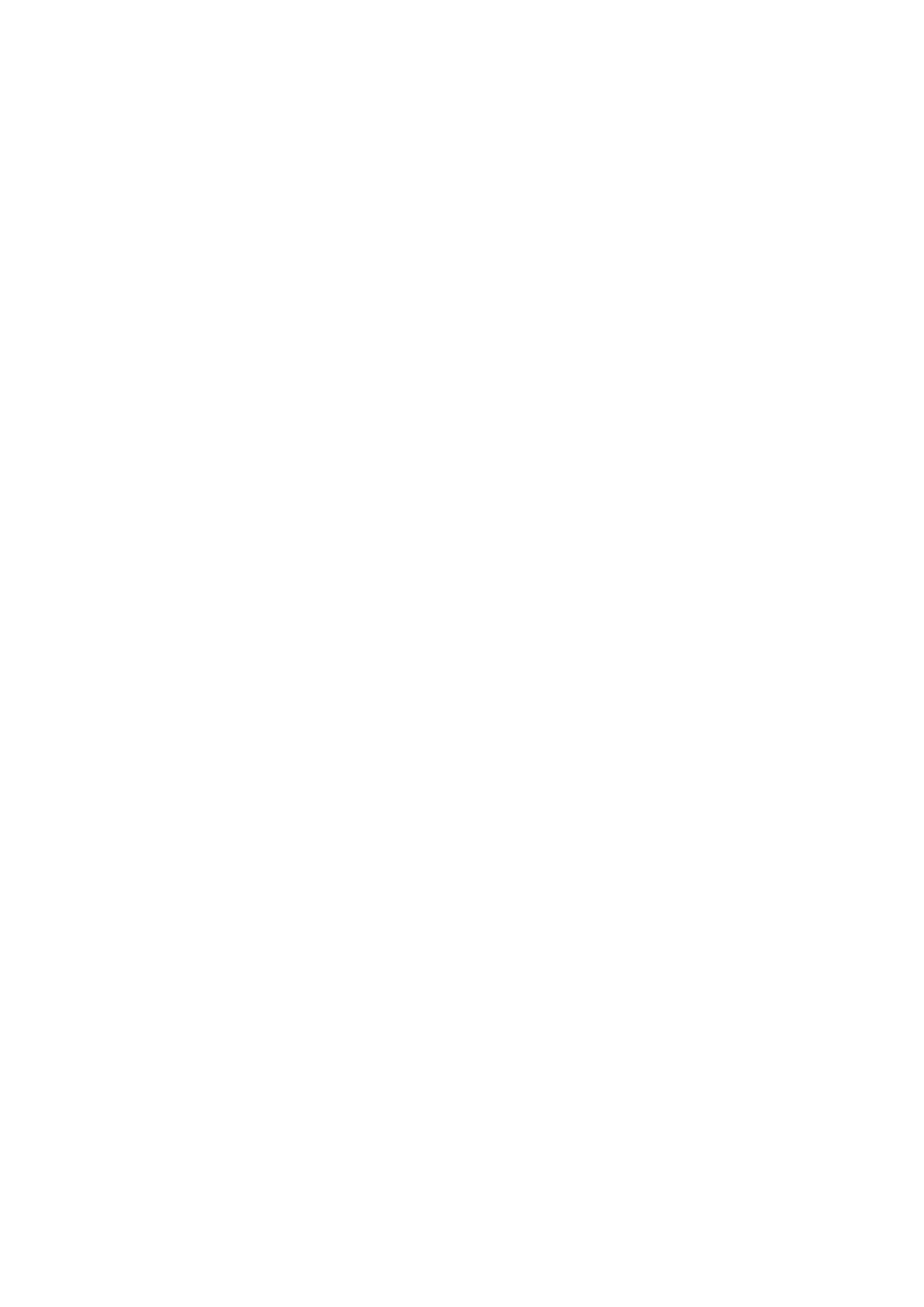# **INTERNATIONAL JOURNAL OF ENERGY AND ENVIRONMENT**

**Official Journal of the International Energy and Environment Foundation**

ISSN 2076-2895 (Print) ISSN 2076-2909 (Online)

Volume 9, Issue 3, 2018

© 2018 International Energy and Environment Foundation. All rights reserved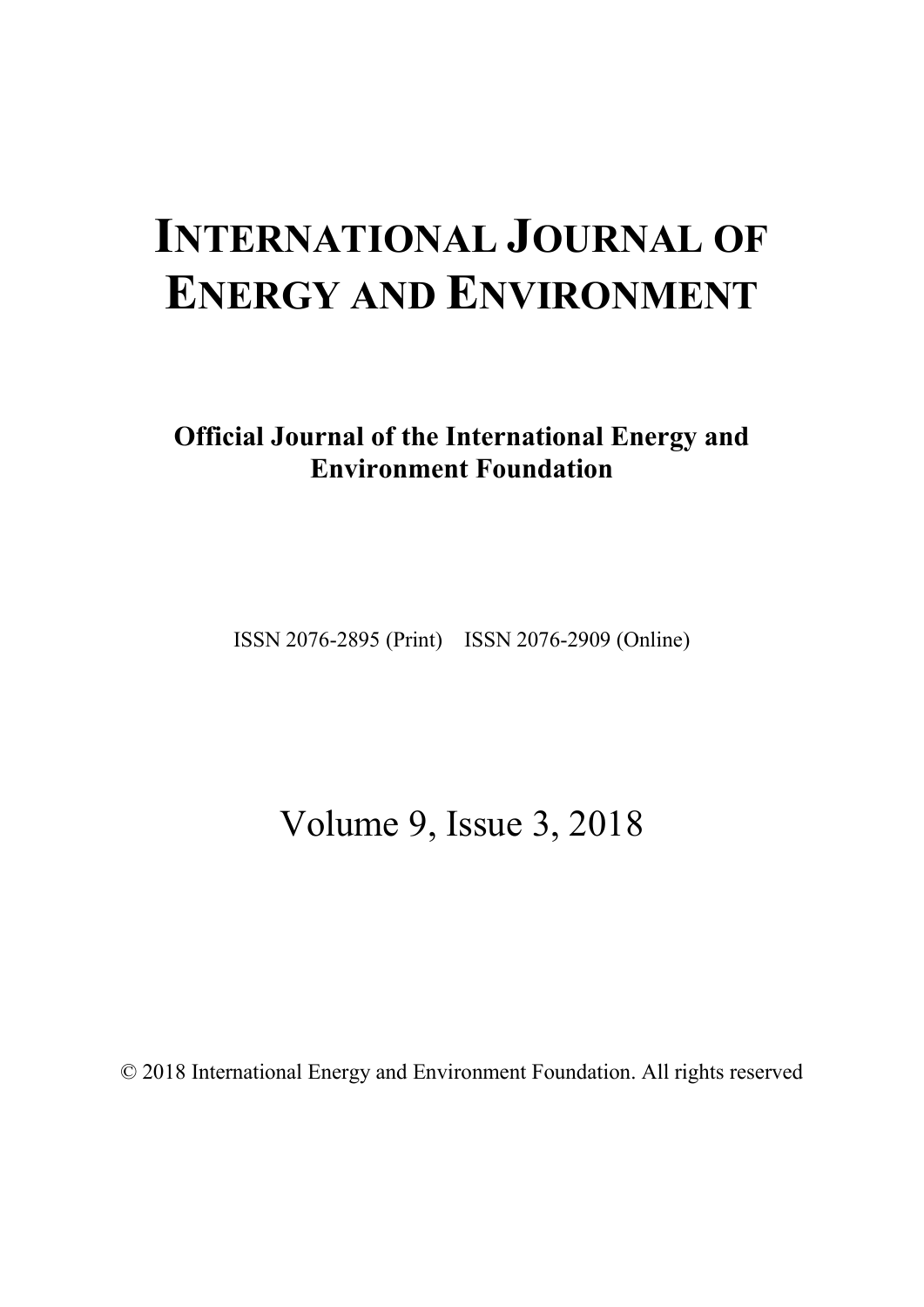### **Aims and Scope**

The International Journal of Energy and Environment (IJEE) is the official journal of the International Energy and Environment Foundation (IEEF). The journal is a multi-disciplinary, peer-reviewed open access journal, covering all areas of energy and environment related fields that apply to the science and engineering communities. The journal enjoys the full support of the IEEF, who provide funds to cover all costs of publication, including the Article Processing Charges for all authors. Therefore the journal is both free to read and free to publish in for everyone. IJEE aims to promote rapid communication and dialogue among researchers, scientists, and engineers working in the areas of energy and environment. The journal provides a focus for activities concerning the development, assessment and management of energy and environment related programs. The emphasis is placed on original research, both analytical and experimental, which is of permanent interest to engineers and scientists, covering all aspects of energy and environment. It is hoped that this journal will prove to be an important factor in raising the standards of discussion, analyses, and evaluations relating to energy and environment programs. All articles with significant research results in the areas of energy and environment and their application are welcome.

*The scope of the journal encompasses the following:*

#### **Energy**

- Fuel cells and their applications.
- Hydrogen energy.
- Photovoltaic technology conversion.
- Solar thermal applications.
- Wind energy.
- Hydro energy.
- Biomass and bioenergy.
- Wave and tide energy.
- Geothermal energy.
- Fuel flexibility and alternatives.
- Micro- and nano-energy systems and technologies.
- Hybrid / integrated energy systems.
- Energy conversion, conservation and management.
- Energy efficient buildings.
- Energy generation and energy storage.
- Energy modelling and prediction.
- Energy and sustainable development.
- Energy efficiency and sustainability inherent in heritage places.
- Fluid mechanics and thermodynamics, including CFD, heat transfer and combustion.
- Smart materials and structures.
- Materials for energy.

#### **Environment**

- Energy and environmental impact.
- Thermal, acoustic, visual, air quality building science and human impacts.
- Eco-design of energy-related products.
- Green electric and electronics.
- Solutions for mitigating environmental impacts and achieving low carbon, sustainable built environments.
- Technologies and integrated systems for high performance buildings and cities.
- Tools for the design and decision-making community, including tested computational, economic, educational and policy tools.
- Environment and sustainable development.
- Quality assurance / control.
- Emissions reduction.
- Waste management.
- Evaluation & management of environmental risk and safety.
- Advanced visualization techniques, virtual environments and prototyping.
- Water-related engineering issues.

#### **A note to authors**

#### *Submission of articles*

Submission of an article implies that the work described has not been published previously (except in the form of an abstract or as part of a published lecture or academic thesis), that it is not under consideration for publication elsewhere, that its publication is approved by all authors and tacitly or explicitly by the responsible authorities where the work was carried out, and that, if accepted, it will not be published elsewhere in the same form, in English or in any other language, including electronically without the written consent of the copyright-holder. The submitting author is responsible for obtaining agreement of all co-authors as well as any sponsors' required consent before submitting a paper. Responsibility for the content of a paper lays on the Authors and not on the Editors or the Publisher. All authors must complete the 'Journal Publishing Agreement' before the article can be published. Authors are encouraged to observe the guidelines in the preparation of their articles for submission to IJEE. Full instructions can be found on the journal homepage (*http://www.IJEE.IEEFoundation.org*).

#### **Your Submitted Article**

- Your article will be peer-reviewed and if accepted will be published very fast.
- Your biography will appear at the end of your article.
- Your article will be published free of charge. The Authors do not pay any kind of publication fees.
- Your article will be published around the world in full color. Free use of color where this enhances the article.
- Your article can be read by potentially millions of readers, which is incomparable to publishing in a traditional subscription journal. All interested readers can read, download, and/or print your article at no cost!
- Your article will obtain more citations.
- Moreover, all articles are indexed by the major indexing media therefore providing the maximum exposure to the articles.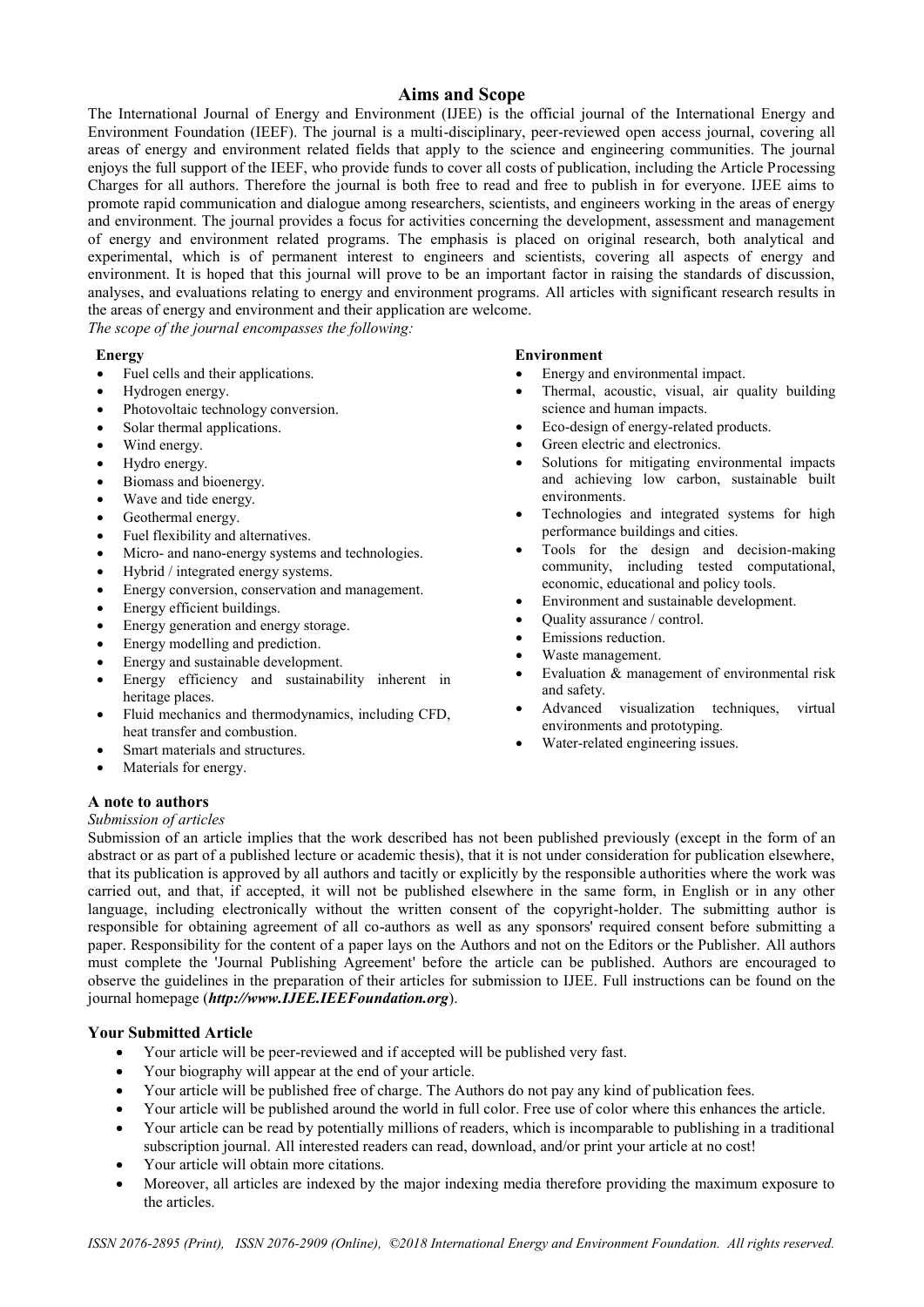# INTERNATIONAL JOURNAL OF ENERGY AND ENVIRONMENT

*Official Journal of the International Energy & Environment Foundation*

*Journal homepage: www.IJEE. IEEFoundation.org*



# **Editor-in-Chief**

**Maher A.R. Sadiq Al-Baghdadi**

*President of the International Energy and Environment Foundation (IEEF), Najaf, P.O.Box. 39, Iraq.*

# **Associate Editors**

## **Hashim R. Abdol Hamid**

*Environment Research Center, International Energy and Environment Foundation (IEEF), Najaf, P.O.Box. 39, Iraq.*

## **Muhannad Al-Waily**

*Applied Mechanics Research Center, International Energy and Environment Foundation (IEEF), Najaf, P.O.Box. 39, Iraq.*

# **Editorial Advisory Board**

#### **Basim Ajeel Abass**

Mechanical Engineering Department, College of Engineering, Babylon University, Babylon, Iraq .

#### **Ramesh K. Agarwal**

Washington University in St. Louis, 1 Brookings Drive, St. Louis, MO 63130, USA

#### **Hayder Y. Ahmad**

MIMechE, CEng, 81 Suffolk Road, Harrow, HA2 7QF, UK.

#### **Kadim Karim Mohsen Ali**

Materials Engineering Department, College of Engineering, University of Thi-Qar, Thi-Qar, Iraq.

#### **Mohsin Abdullah A. Al-Shammari**

College of Engineering, University of Baghdad, Baghdad, Iraq.

#### **Amitava Bandyopadhyay**

Department of Chemical Engineering, University of Calcutta, 92, A.P.C.Road, Kolkata 700 009, India.

#### **Angelo Basile**

Institute on Membrane Technology of the Italian National Research Council, ITM-CNR, c/o University of Calabria, via P. Bucci, cubo 17/C, 87030 Rende (CS), Italy.

#### **Wojciech Budzianowski**

Wroclaw University of Technology, ul. Wybrzeze Wyspianskiego 27, 50-370 Wroclaw, Poland.

#### **Jumaa Salman Chiad**

Prosthetic and Orthotic Engineering Department, College of Engineering, Al-Nahrain University, Baghdad, Iraq.

#### **Ahmet Erklig**

University of Gaziantep, Faculty of Engineering, Mechanical Engineering Department, 27310 Gaziantep, Turkey.

#### **Evangelos G. Giakoumis**

School of Mechanical Engineering, National Technical University of Athens, 9 Heroon Polytechniou St., Zografou Campus, 15780, Athens, Greece.

#### **Eloy Velasco Gomez**

ETS Ingenieros Industriales, Universidad de Valladolid, Paseo del Cauce, no 59, 47011 Valladolid, Spain.

#### **Abdul Kareem F. Hassan**

College of Engineering, University of Basrah, Basrah, Iraq.

#### **Ahmed M. Hasson**

Mechanical Engineering Department, College of Engineering, Al-Nahrain University, Baghdad, Iraq.

#### **Ihsan Y. Hussain**

College of Engineering, University of Baghdad, Baghdad, Iraq.

#### **Mahmud Rasheed Ismail**

Prosthetic and Orthotic Engineering Department, College of Engineering, Al-Nahrain University, Baghdad, Iraq.

#### **Muhsin Jweeg**

Telafer University, College of Engineering, Iraq.

#### **Arunachala Nadar Kannan**

Department of Engineering Technology, TECH 156, Arizona State University, 7001 E Williams Field Rd, Mesa, AZ 85212, U.S.A.

#### **T. Lu**

School of Mechanical and Electrical Engineering, Beisanhuan East Road, Chaoyang District, Beijing 100029, P.R.China.

#### **A. Mani**

Refrigeration and Air-conditioning Laboratory, Department of Mechanical Engineering, Indian Institute of Technology Madras, Chennai 36, Pincode 600 036, India.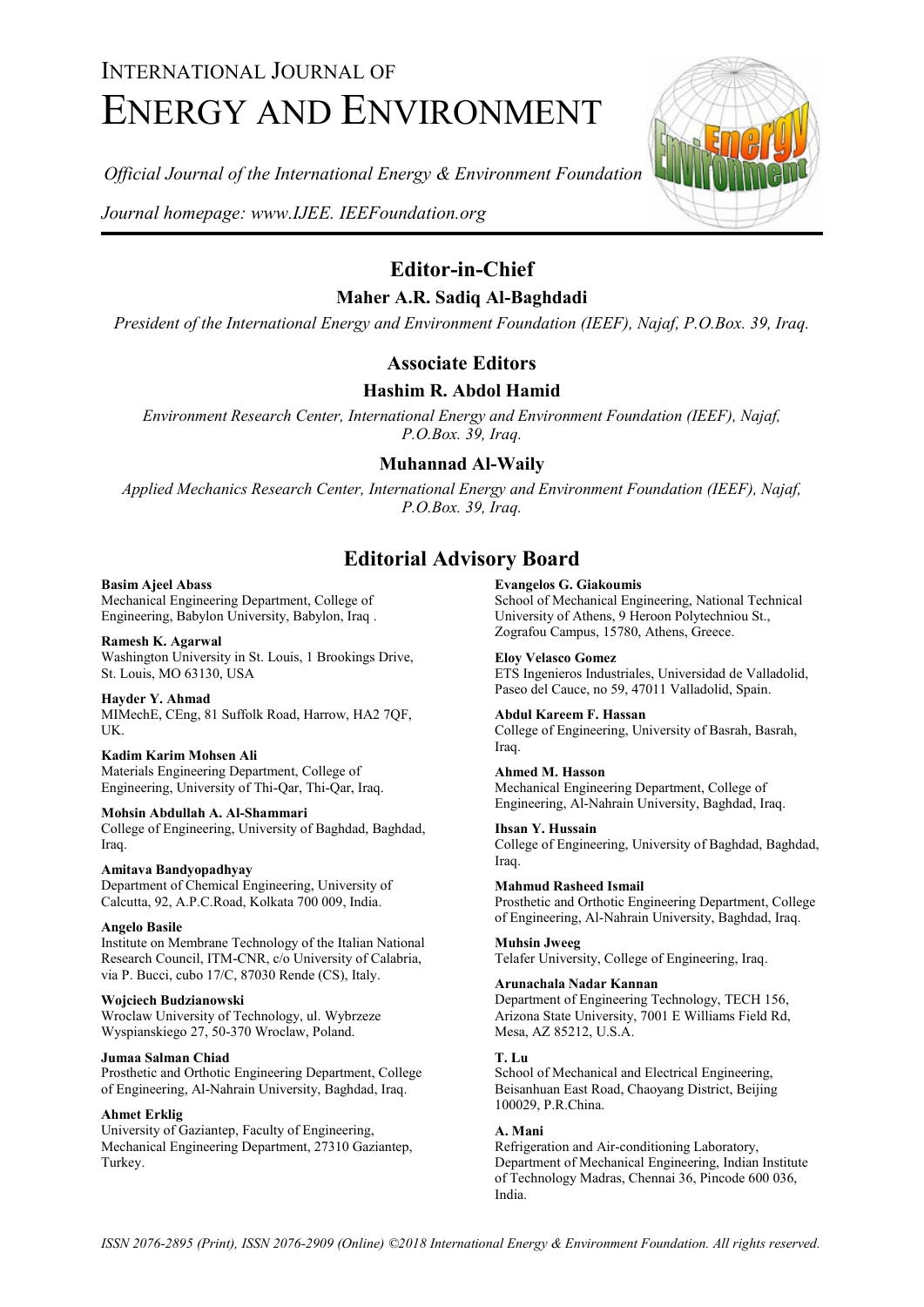#### **Ameen Ahmed Nassar**

College of Engineering, University of Basrah, Basrah, Iraq.

#### **Meng Ni**

Department of Building and Real Estate, The Hong Kong Polytechnic University, Hung Hom, Kowloon, Hong Kong.

#### **Jawad Kadhim Oleiwi**

Materials Engineering Department, University of Technology, Baghdad, Iraq.

#### **S-J Park**

Department of Chemistry, Inha University, 253 Yonghyun-dong, Nam-gu 402-751, Korea (south).

#### **Andreas Poullikkas**

Electricity Authority of Cyprus, 1399 Nicosia, Cyprus.

#### **Md. Mujibur Rahman**

Department of Mechanical Engineering, College of Engineering, Universiti Tenaga Nasional, Km 7, Jalan Kajang-Puchong, 43009 Kajang, Selangor, Malaysia.

#### **Julien Ramousse**

Polytech'Savoie, Université de Savoie, Campus scientifique, Savoie Technolac, 73376 Le Bourget, du Lac, CEDEX, France.

#### **Teemu Rasanen**

Research Group of Environmental Informatics, Department of Environmental Sciences, University of Kuopio, FI-70211 Kuopio, Finland.

#### **Kadhim Kamil Resan**

College of Engineering, Al-mustansiriyah University, Baghdad, Iraq.

#### **Marc A. Rosen**

University of Ontario Institute of Technology, Faculty of Engineering and Applied Science, 2000 Simcoe Street North, Oshawa, Ontario, L1H 7K4, Canada.

#### **David Michael Rowe**

Cardiff School of Engineering, Queen's Buildings, Newport Road Cardiff CF24 1XF, U.K.

#### **Hisham M. Sabir**

Kingston University, Faculty of Engineering, Friars Avenue, London SW15 3DW, U.K.

#### **Suresh Babu Sadineni**

Center for Energy Research, Department of Mechanical Engineering, Howard R. Hughes College of Engineering, University of Nevada, Las Vegas (UNLV) 89154-4027, U.S.A.

#### **Bidyut Baran Saha**

Department of Mechanical Engineering, National University of Singapore, 9 Engineering Drive 1, 117576, Singapore.

#### **Vicente Salas**

Department of Electronic Technology, Universidad Carlos III de Madrid, Avda. de la Universidad, 30, 28911 Leganes, Madrid, Spain.

#### **Amin U. Sarkar**

School of Business, Alabama A&M University, Normal (Huntsville), AL 35762, U.S.A.

#### **Moinuddin Sarker**

Natural State Research, Inc., 37 Brown House Road (Second Floor), Stamford, CT-06902, USA.

#### **Joop Schoonman**

Department DelftChemTech: Materials for Energy Conversion and Storage, Delft University of Technology, Julianalaan 136, 2628 BL Delft, The Netherlands.

#### **Tomonobu Senjyu**

University of the Ryukyus, Faculty of Engineering, 1 Senbaru Nishihara-cho Nakagami Okinawa 903-0213, Japan.

#### **Jose Ramon Serrano**

Universidad Politécnica de Valencia, CMT-Motores Térmicos, Camino de Vera s/n, 46022 Valencia, Spain.

#### **Haroun A.K. Shahad**

Department of Mechanical Engineering, University of Babylon, Babylon, Iraq

#### **Rajnish N. Sharma**

Department of Mechanical Engineering, University of Auckland, Private Bag 92019, Auckland 1142, New Zealand.

#### **S.A. Sherif**

HVAC Laboratory, Department of Mechanical and Aerospace Engineering, University of Florida, 232 MAE Bldg. B, Gainesville, Florida 32611-6300, U.S.A.

#### **Shailendra Kumar Shukla**

Department of Mechanical Engineering, Institute of Technology, B.H.U., Varanasi-221005, India.

#### **Rayan Slim**

Center for Energy and Processes, Ecole des Mines de Paris, 104 Bobillot Street, 75013 Paris, France.

#### **Laizhou Song**

Department of Environmental and Chemical Engineering, Yanshan University, Qinhuangdao City, Hebei Province, P.R.China.

#### **Adnan Sozen**

Department of Mechanical Education, Gazi University, Technical Education Faculty 06500 Teknikokullar, Ankara Turkey.

#### **Roland Span**

Lehrstuhl für Thermodynamik, Ruhr-University Bochum, D-44780 Bochum, Germany.

#### **Anurag K. Srivastava**

Electrical and Computer Engineering, Mississippi State University, 216 Simrall Hall, Hardy Road, Mississippi State, MS 39762, U.S.A.

#### **Rosetta Steeneveldt**

Research Centre Trondheim, StatoilHydro, Arkitekt Ebbells vei 10, N 7005 Trondheim, Norway.

#### **Athina Stegou-Sagia**

School of Mechanical Engineering, Department of Thermal Engineering, National Technical University of Athens, 9 Iroon Polytechniou Str. Zografou 157 80, Athens, Greece.

#### **Peter Stigson**

School of Sustainable Development of Society and Technology, Mälardalen University, 721 23 Västerås, Sweden.

#### **Anna Stoppato**

Department of Mechanical Engineering, University of Padova, via Venezia, 1-35131 Padova, Italy.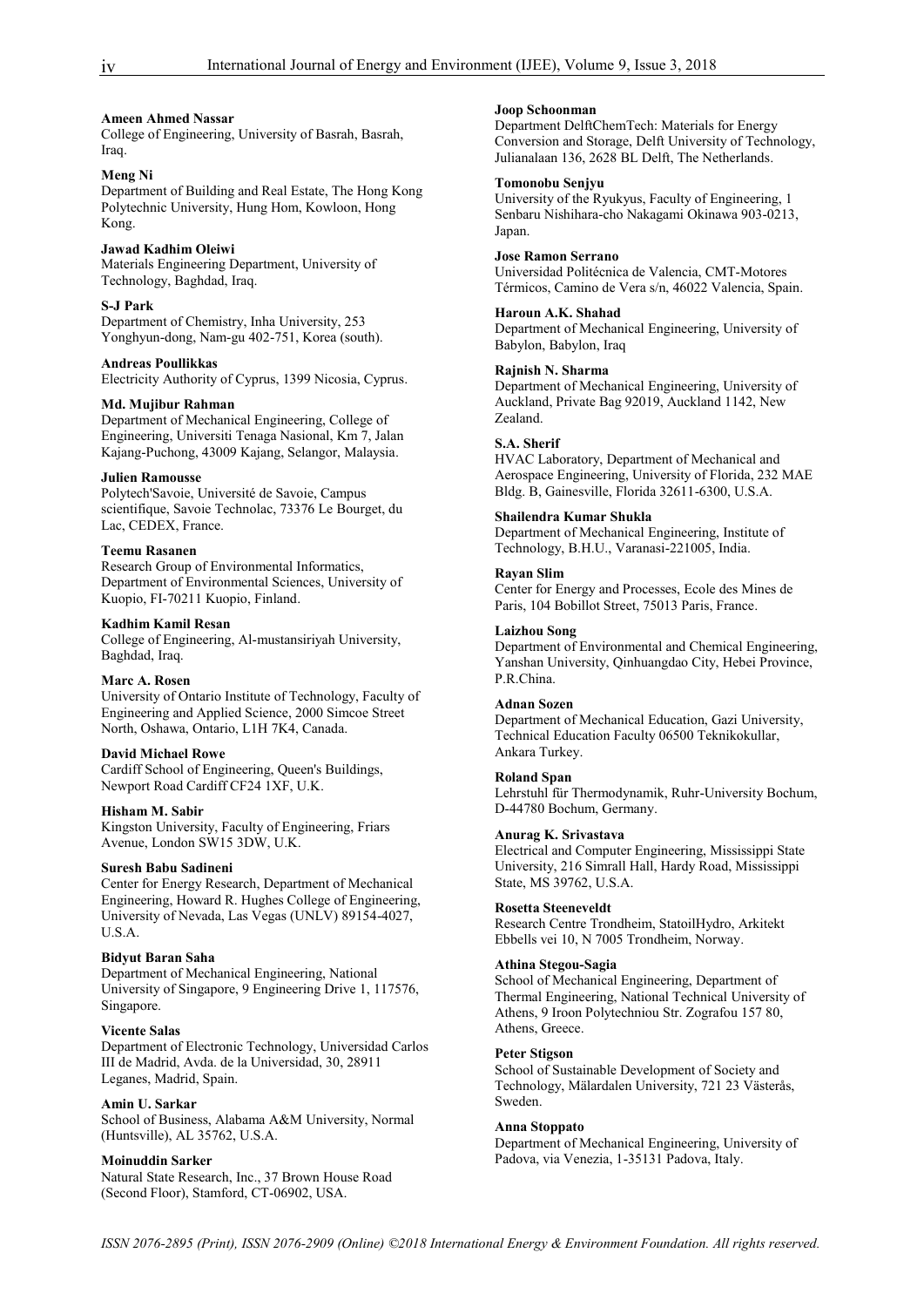#### **Michael Stoukides**

Department of Chemical Engineering, Aristotle University of Thessaloniki, Thessaloniki 54124, Greece.

#### **Jian-Feng Sun**

College of Food Science and Technology, Agricultural University of Hebei, Baoding City, Hebei Province, 071000 P.R.China.

#### **Stanislaw Szwaja**

Department of Engineering Mechanics, Michigan Technological University, 1400 Townsend Drive, Houghton, MI, 49931, U.S.A.

#### **Ayad Murad Takak**

Mechanical Engineering Department, College of Engineering, Al-Nahrain University, Baghdad, Iraq.

#### **David S-K. Ting**

Mechanical, Automotive & Materials Engineering, University of Windsor, Windsor, Ontario, N9B 3P4, Canada.

#### **G. N. Tiwari**

Centre for Energy Studies, Indian Institute of Technology Delhi, Hauz Khas, New Delhi - 110 016, India.

#### **Bor-Jang Tsai**

Department of Mechanical Engineering, Chung Hua University, No. 707, Sec. 2, Wu Fu Rd., Hsinchu 300, Taiwan.

#### **Athanasios Tsolakis**

School of Mechanical Engineering, University of Birmingham, Edgbaston, Birmingham, B15 2TT, U.K.

#### **Per Tunestal**

Department of Energy Sciences, Lund University, SE-221 00 Lund, Sweden.

#### **Aynur Ucar**

Department of Mechanical Engineering, Firat University, Elazig, Turkey.

#### **Despina Vamvuka**

Department of Mineral Resources Engineering, Technical University of Crete, University Campus, Hania 73100, Crete, Greece.

#### **Virendra Kumar Vijay**

Centre for Rural Development and Technology, Indian Institute of Technology Delhi, Hauz Khas, New Delhi 110016, India.

#### **Roberto Volpe**

Faculty of Engineering and Architecture, Università degli Studi di Enna "Kore" Cittadella Universitaria, 94100 - Enna, Italy.

#### **Shengwei Wang**

Department of Building Services Engineering, The Hong Kong Polytechnic University, Hong Kong.

#### **Yi-Ming Wei**

Center for Energy and Environmental Policy Research (CEEP), Beijing Institute of Technology, No.5 South Zhongguancun Street, Haidian District, Beijing 100081, P.R.China.

#### **Samantha Wijewardane**

Laboratory for Advanced Materials, Science and Technology (LAMSAT), Department of Physics, University of South Florida,4202 E. Fowler Ave., Tampa, FL 33620, USA.

#### **Gwomei Wu**

Chang Gung University, 259 Wen Hua 1st Road, Kweisan, Taoyuan 333, Taiwan.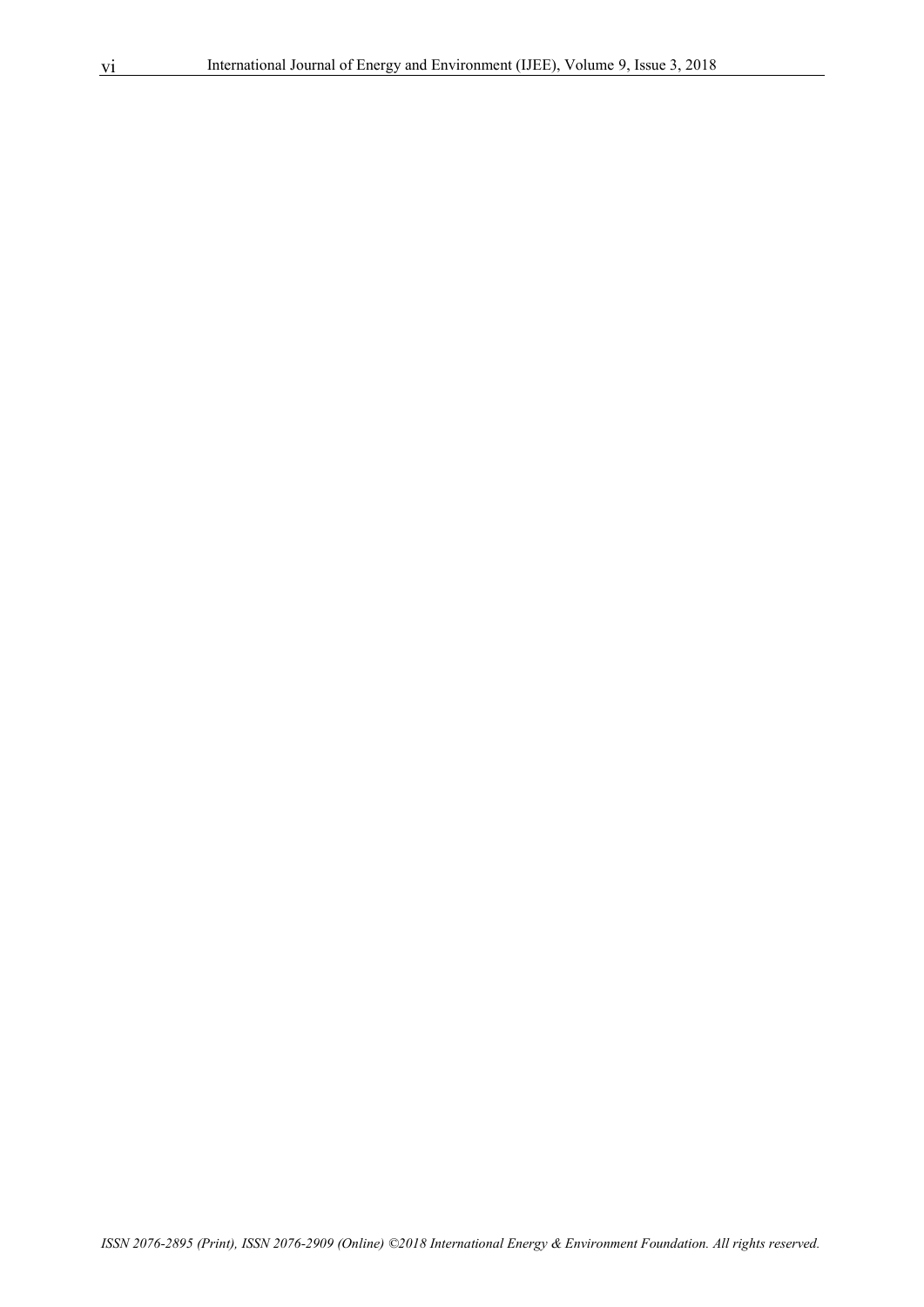# **Contents**

| <b>ENERGY AND ENVIRONMENT</b>                                                                                                                                                                                            |         |  |
|--------------------------------------------------------------------------------------------------------------------------------------------------------------------------------------------------------------------------|---------|--|
| Investigation on heat transfer augmentation using continuous and broken ribs on<br>a plate of heat exchanger.<br>Ghassan Fadhil Smaisim                                                                                  | 211-232 |  |
| Improvement in cold flow properties of biodiesel and its effects on diesel engine<br>performance and emissions.<br>Arvind Mangad, Murari Mohon Roy, Wilson Wang                                                          | 233-248 |  |
| Experimental investigation of submerged flow over piano key weir.<br>Saleh I. Khassaf, Mohamed Baqer N. Al-Baghdadi                                                                                                      | 249-260 |  |
| Preparation and characterization of $\gamma$ -Al <sub>2</sub> O <sub>3</sub> nanoparticles via chemical<br>precipitation route: Effect of precursor concentration.<br>Alaa Jassim Awadh, Saad H. Ammar, Ban A. Altabbakh | 261-268 |  |
| Numerical simulation of indoor airflow and particle deposition in the clean room<br>(surgical operation room).<br>Haider M.H. AL-Shami, Ali A. Monem, Emad A. Khazal                                                     | 269-282 |  |
| <b>APPLIED MECHANICS</b>                                                                                                                                                                                                 |         |  |
| Effect of the carbon nanotube (CNT) in the materials used for prosthetics and<br>orthotics applications.<br>Jumaa S. Chiad, Wajdi Sadik, Abbas Hameed Jeryo                                                              | 283-294 |  |
| Ultrasonic impact peening technique for improvement the constant amplitude<br>corrosion-fatigue interaction.<br>Hussain J. Mohammed Al-Alkawi, Amer H. Majeed, Saba Farhan Naser                                         | 295-302 |  |
| Modifying of fatigue characterization for natural rubber materials by carbon<br>Nano-particle tube (CNT) reinforcement.<br>Ali Hammoudi Al-Wazir                                                                         | 303-310 |  |
| Using elastography to predict breast cancer.<br>Bashar A. Bedaiwi                                                                                                                                                        | 311-316 |  |

# **Announcements - IEEF Release BOOK: CFD Applications in Energy and Environment Sectors: Volume 1.**

| DOOR, CPD Applications in Engley and Environment Sectors, Volume 1,              |                                |
|----------------------------------------------------------------------------------|--------------------------------|
| Editors: Maher A.R. Sadiq Al-Baghdadi and Hashim R. Abdol Hamid                  | $(ISBN 13: 978-1-46623-065-1)$ |
| <b>BOOK: Engineering Applications of Computational Fluid Dynamics: Volume 1.</b> |                                |
|                                                                                  | (10011112.070.117722.107.1)    |

*Editor: Maher A.R. Sadiq Al-Baghdadi (ISBN 13: 978-1-46623-106-1)* **BOOK: CFD Modeling in Development of Renewable Energy Applications.** *Editor: Maher A.R. Sadiq Al-Baghdadi (ISBN 13: 978-1-46623-131-3)*